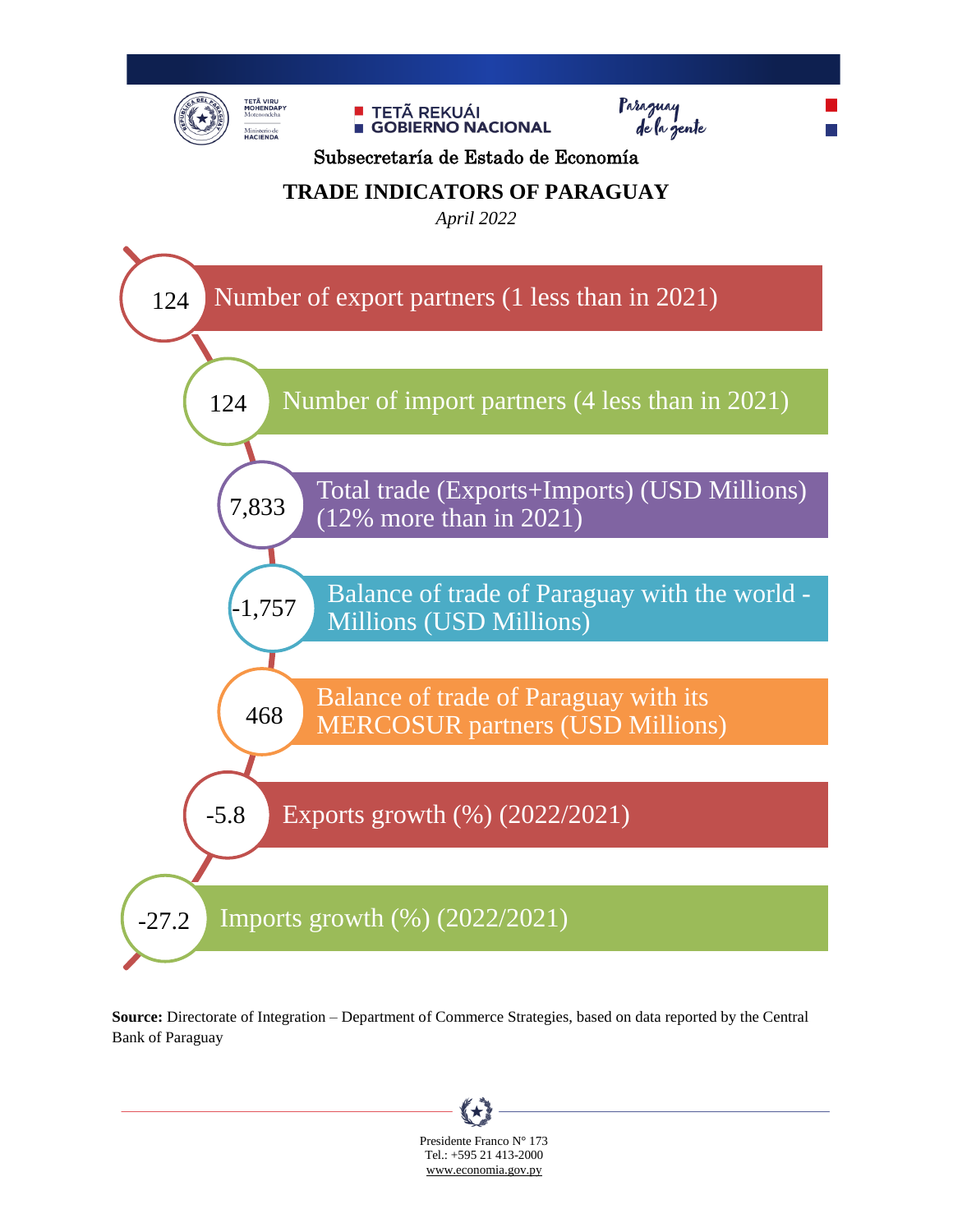





Subsecretaría de Estado de Economía

## **Top trading partners of Paraguay**

*January-April 2022*

Share in total trade (percent)



**Source:** Directorate of Integration – Department of Commerce Strategies, based on data reported by the Central Bank of Paraguay

## **Top import and export partners of Paraguay**



*January-April 2022* Share in total trade (percent)

**Source:** Directorate of Integration – Department of Commerce Strategies, based on data reported by the Central Bank of Paraguay

大

 Presidente Franco N° 173 Tel.: +595 21 413-2000 [www.economia.gov.py](http://www.economia.gov.py/)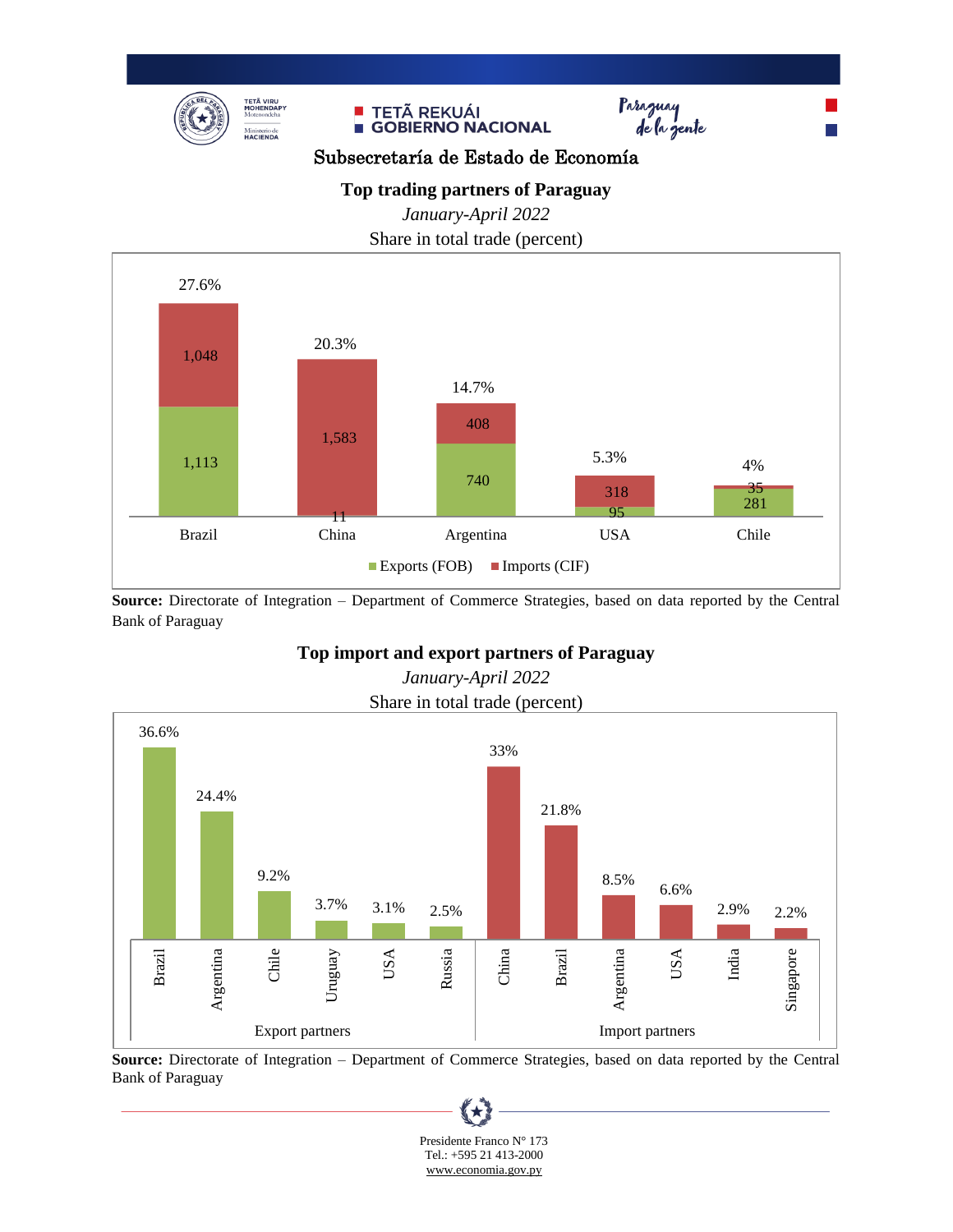

**Source:** Directorate of Integration – Department of Commerce Strategies, based on data reported by the Central Bank of Paraguay

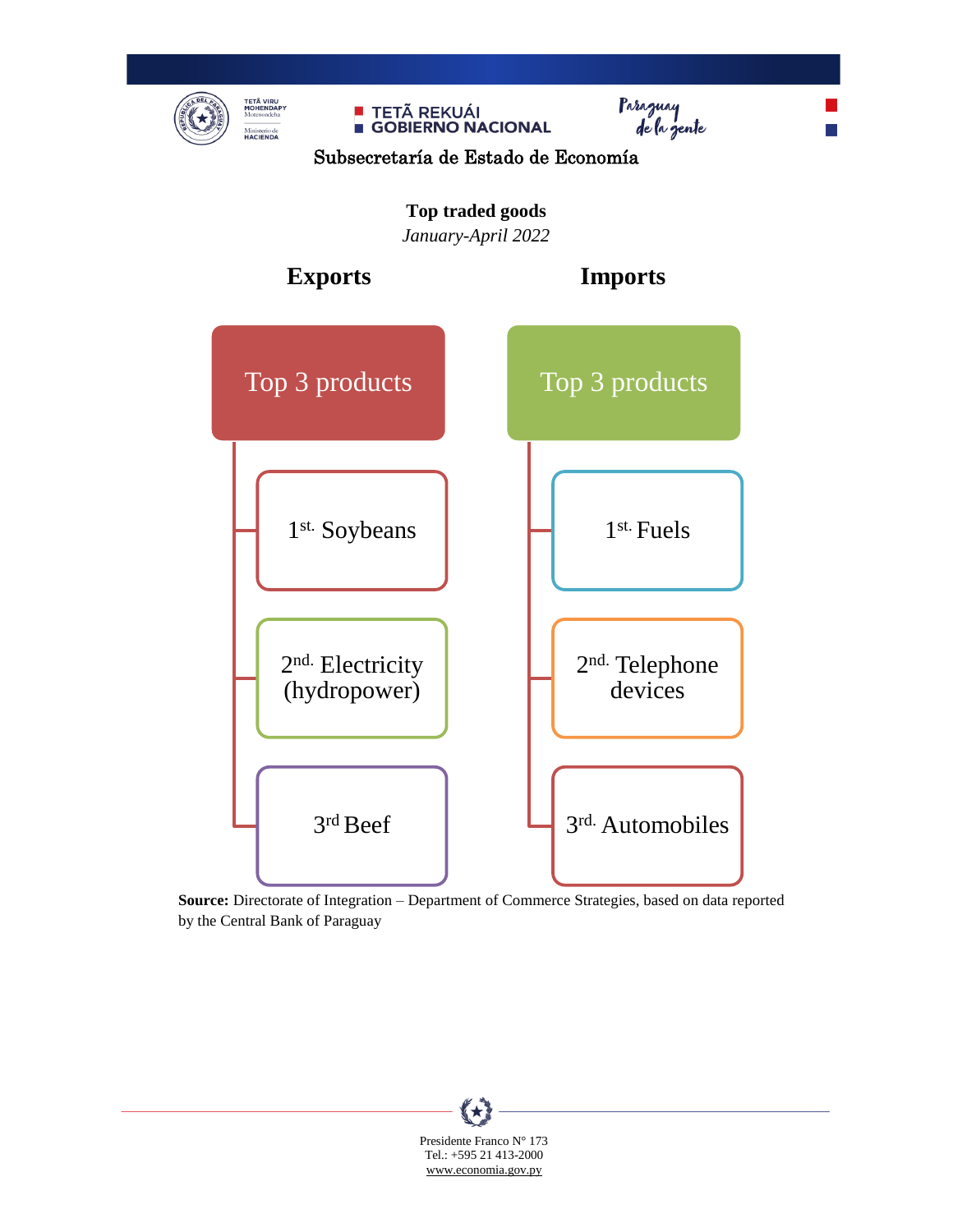





m.

Subsecretaría de Estado de Economía

**Overall trade detailed series**

*January-April 2017-2022*

Millions (USD)



**Source:** Directorate of Integration – Department of Commerce Strategies, based on data reported by the Central Bank of Paraguay

Notes: (\*) Exports expressed as FOB value

(\*\*) Imports expressed as CIF value